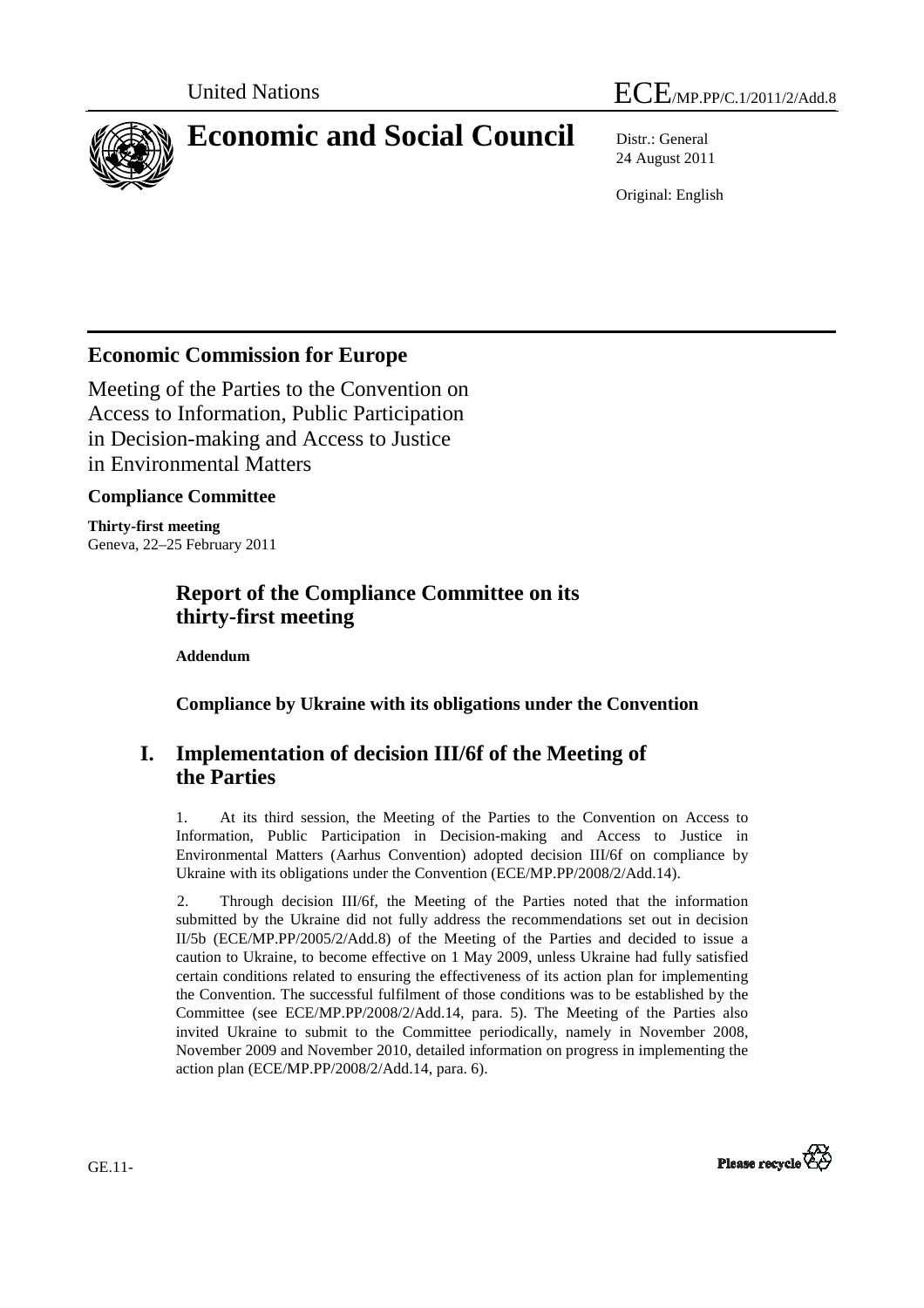3. On 2 October 2008, the secretariat forwarded decision III/6f to Ukraine with a reminder concerning the requests and recommendations of the Meeting of the Parties contained therein.

4. The Party concerned submitted a draft action plan on implementing decision III/6f and a report to the Committee in October 2008. At the Committee's twenty-second meeting (17–19 December 2008), representatives of the Party concerned presented information on the process of implementation of decision III/6f, inter alia, on the basis of the progress report submitted to the Committee pursuant to paragraph 6 of that decision. They circulated the latest version of the draft action plan referred to in paragraph 5 of the decision, and informed the Committee that it had been developed in a process that included consultation with other governmental agencies and civil society organizations. The plan was being finalized and was due to be adopted by the Cabinet of Ministers by the end of 2008. Following its adoption, the plan would be provided to the secretariat by 1 January 2009.

5. By a letter dated 31 December 2008, the Party concerned provided a report on fulfilment of the conditions of decision III/6f of the Meeting of the Parties and an action plan submitted pursuant to paragraph 5 of that decision.

6. By a letter dated 9 March 2009 from the Convention secretariat, the Committee noted with appreciation the report and action plan submitted by Ukraine on or about 31 December 2008. Having considered on a preliminary basis the information contained in the report and the action plan provided by Ukraine, however, the Committee indicated that it was not convinced that the conditions set out in paragraph  $5$  (a) to (d) of decision III/6f had been fulfilled. In particular, the Committee had some concerns with regard to the very general nature of the action plan and its lack of clarity as to the specific step-by-step activities that the implementation of the plan might involve.

7. Through the secretariat's letter of 9 March 2009, the Committee asked Ukraine to provide, in advance of the Committee's twenty-third meeting (31 March–3 April 2009), and at the latest by 27 March 2009, further clarification on the content of the action plan.

8. By a letter dated 27 March 2009, the Party concerned responded to the secretariat's letter of 9 March 2009.

9. At its twenty-third meeting, the Committee considered all the information submitted by the Party concerned. It noted with appreciation the steps taken by Ukraine to fulfil the conditions set out in paragraph 5 (a) to (d) of decision III/6f of the Meeting of the Parties. In particular, the Committee welcomed the report and action plan submitted by Ukraine on 31 December 2008, including a number of draft laws and rulings of the Cabinet of Ministers, the capacity-building activities, the public consultations on the action plan, and the transposition of the action plan through a ruling of the Cabinet of Ministers. The Committee also noted with appreciation the letter from Ukraine sent on 27 March 2009 in response to the Committee's letter of 9 March 2009, which provides some additional clarity regarding the specific activities envisaged in the action plan.

10. At that meeting, the Committee noted that the Ministry of Environment Protection was to draft legislation to fulfil the Ruling of the Cabinet of Ministers dated 27 December 2008 #1628-p. Ukraine had not provided information, however, on specifically how it intended to address a number of the Committee's concerns set out in the secretariat's letter of 9 March 2009. In particular, the Committee mentioned that it would like to review, at the earliest appropriate opportunity, the draft legislation on a number of points, including that information within the scope of article 4 of the Convention was provided; the required form and content of the public notice; the specific time frames for the public consultation process; and the proposed wording requiring that texts of decisions, along with the reasons and considerations on which they were based, were publicly available (for the full list, see ECE/MP.PP/C.1/2009/2, annex II, para. 10).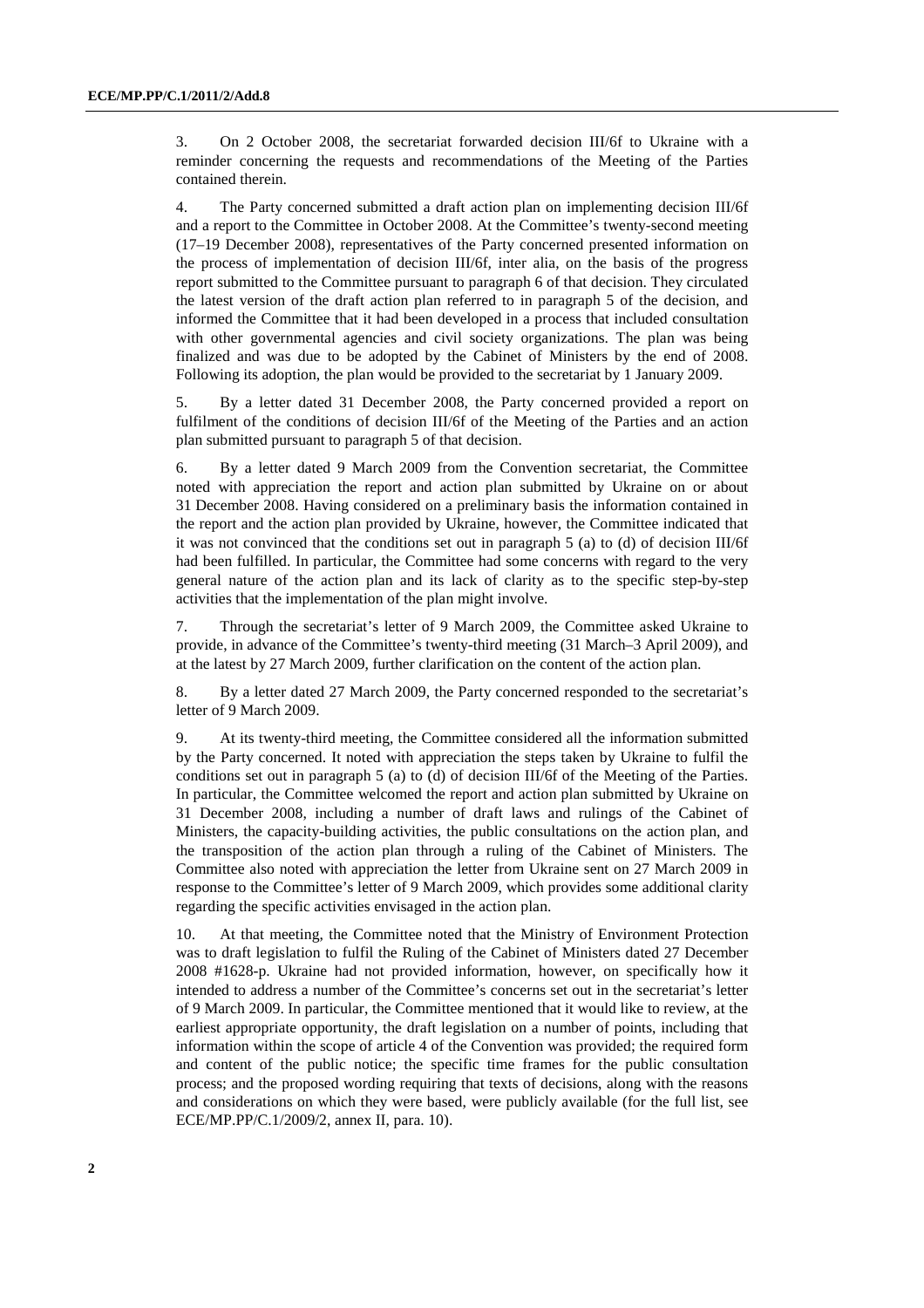11. Also at its twenty-third meeting, the Committee found that Ukraine had fulfilled the conditions set out in paragraph 5 (a) to (d) of decision III/6f of the Meeting of the Parties to the extent that the caution issued by the Meeting of the Parties through decision III/6f should not become effective. However, the Committee found that Ukraine was not yet fully in compliance with its obligations under the Convention and it therefore reserved the right to make further recommendations to the Meeting of the Parties, including to recommend to the issuing of a new caution if the Committee found that its concerns relating to the points highlighted had not been satisfactorily met.

12. By letter of 16 April 2009, the United Nations Economic Commission for Europe (UNECE) Executive Secretary informed the Party concerned of the evaluation and findings of the Committee at its twenty-third meeting.

13. On 20 November 2009, the non-governmental organization Environment-People-Law (EPL) provided information to the Committee and, on 30 November 2009, Ukraine submitted its progress report on the implementation of the decision at issue.

14. At its twenty-sixth meeting (15–18 December 2009), the Committee took note of the information submitted by the Party concerned and EPL. There was a discussion in open session which included interventions by representatives of the Party concerned and Romania as well as EPL. The Committee welcomed the report received from Ukraine, while noting the concerns expressed by Romania and EPL.

15. After hearing the interventions, the Committee requested Ukraine to provide the secretariat with the full texts of the draft law "On amendment to article 25 of the Law of Ukraine on Environmental Protection" and the draft decree of the Cabinet of Ministers of Ukraine "On approval of the provision and dissemination of environmental information" immediately in the Ukrainian language and in an English translation by 1 January 2010. The Committee also requested Ukraine to provide the full text of the draft Decree of the Cabinet of Ministers of Ukraine "On approval of public participation in decision-making in the field of environmental protection" in both Ukrainian and English language versions by 1 February 2010. The secretariat would circulate the correspondence to the Committee and to the other parties concerned.

16. The Committee also requested Ukraine to post the Ukrainian texts of the three draft laws on its website on or before the date they provided them to the secretariat. It was noted that it would be good practice for Ukraine to make draft legislation available on its website as a matter of course. The Committee asked Romania and EPL to provide any comments they might have on the draft legislation to the secretariat by 14 January 2010 in respect of the legislation to be submitted to the secretariat immediately, and by 14 February 2010 in respect of the draft legislation to be submitted on 1 February. Again, the secretariat would circulate the correspondence without delay to the Committee and to the other parties concerned. The Committee agreed to consider the draft legislation and any comments received at its twenty-seventh meeting.

17. By e-mail of 29 December 2009, Ukraine provided the Committee with the Ministry of Environmental Protection's Web link to the draft Decree of the Cabinet of Ministers of Ukraine "On the amendments to article 25 of the law of Ukraine on Environmental Protection" (in Ukrainian), which related to environmental information, and indicated that budget constraints prevented its translation into English. The e-mail also attached the draft law "On amendment to article 25 of the Law of Ukraine on Environmental Protection". The e-mail stated that that draft law had been available for public comment during July and August 2009, and the public's comments were currently being processed.

18. EPL provided comments on and a translation in English of the draft decree of the Cabinet of Ministers of Ukraine "On approval of the provision and dissemination of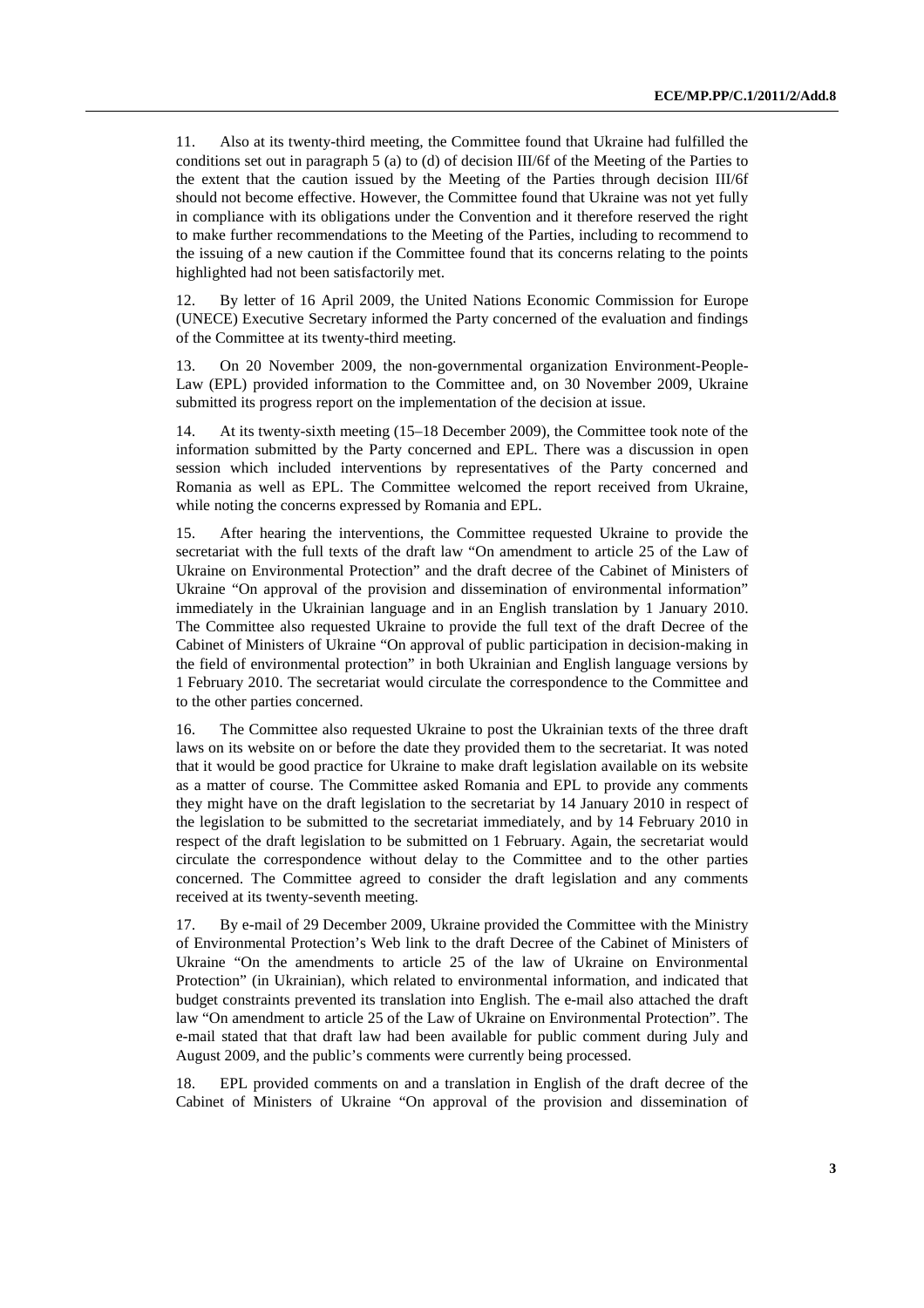environmental information" on 14 and 22 January 2010, respectively. Romania provided comments on 3 February 2010.

19. By e-mail of 15 March 2010, Ukraine informed the Committee of progress in respect of the decree of the Cabinet of Ministers of Ukraine "On public participation". In particular, a working group had been established to consider two different versions of the draft regulation on public participation and to agree one single draft.

20. The Committee sent several reminders to Ukraine (on 23 April, 30 July and 14 October 2010) regarding the submission of its progress report on the implementation of decision III/6f.

21. On 2 November 2010, EPL sent a report on progress by Ukraine in implementation of the decision.

22. In early 2010, the two national focal points designated by Ukraine both left their posts. By e-mail of 3 December 2010, the Ministry of Environment Protection informally advised the secretariat of a new national focal point. Despite requests, the secretariat has yet to receive formal notification of the designation of the new national focal point.

23. Ukraine submitted its national implementation report on 7 December 2010 in the Russian language.

24. On 3 February 2011, Ukraine submitted to the Committee a report on the implementation of the action plan adopted by Cabinet of Ministers Instruction No. 1628-r of 27 December 2008.

25. At its thirty-first meeting, the Committee considered the progress made by Ukraine in implementing the decision III/6f. It took note of the information submitted by Ukraine during the intersessional period, as well as the information in the national implementation report for 2008–2011.

26. The Committee notes that the action plan submitted to the Committee in October 2008 set the end of 2009 as a deadline for the implementation of all the relevant legislative or administrative actions. However, the action plan submitted to the Committee on 3 February 2011 demonstrates that, to date, most of the laws are still in a drafting stage with the competent authorities and none have actually been implemented, with the exception of one training organized for officials of the Ministry of Environment, all training and capacity-building activities are planned for 2011.

27. The Committee, however, is aware of a couple of training activities organized in the framework of several projects relating to the Aarhus Convention and the Convention on Environmental Impact Assessment in a Transboundary Context (Espoo Convention). The Committee has also been informed that the a Law on "access to information" has been recently passed by Parliament, while a new release of the Law of Ukraine "On information" was to come into effect on 9 May 2011. In the view of EPL, the new laws provide for access to environmental information according to the Convention, but there is a need to complement them with provisions relating to the information that public authorities are required to hold and the disclosure of environmental impact assessment-related documentation.

28. In order to ensure the comprehensive review of compliance by Ukraine, the Committee invited Ukraine, as well as the communicant whose communication had initially triggered the review of compliance by Ukraine, to comment on the draft of the present report. Comments were received from EPL on 10 March 2011 and from the Party concerned on 17 March 2011.

29. EPL, in its comments of 10 March 2011, inter alia, alleged that when the draft Decree of the Cabinet Ministers of Ukraine "On approval of public participation in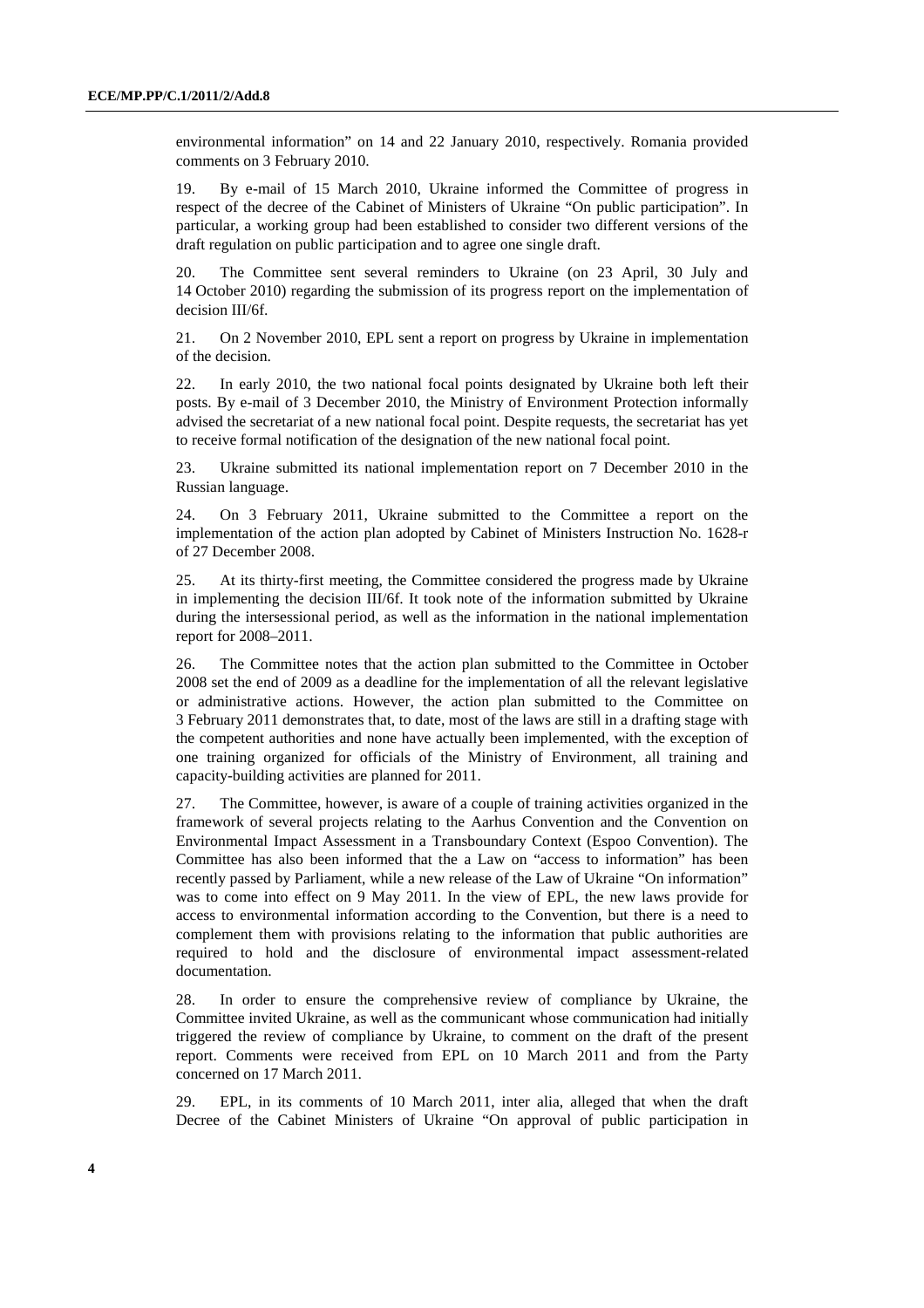decision-making in the field of environmental protection" was available on the website of the Ministry in July-August 2009, members of the public submitted comments, but they were never informed about how their comments had been treated. The draft law was posted again on the website of the Ministry in February 2011 and comments were accepted. According to EPL, the draft has not been adopted yet. EPL also notes that the draft law, if it comes into effect, will fully address the Committee's recommendations on public participation. However, EPL alleges that a new Law "On regulation of city-building activity" was passed by Parliament on 17 February 2011. The new law will come into effect three months after its official publication and, according to EPL, it does not provide for public participation either during the stage of  $\ell$ *expertiza*,<sup>1</sup> or during the procedure for issuing a building permit.

30. The Party concerned, in its submission of 10 March 2011, informed the Committee of the current reorganization of the Ministry of Environment Protection and provided clarification on a number of measures taken to address the recommendations of decision III/6f, such as the draft "Procedure of public involvement in discussion of decision-making issues which could affect the environmental state" (the Committee understands that this is the same draft act as the draft Decree of Cabinet Ministers of Ukraine "On approval of public participation in decision-making in the field of environmental protection"), an English translation of which was submitted to the Committee for its review on 17 March 2011, while a revised and detailed action plan is expected to be sent to the Committee by end of March 2011. Also, at its thirty-first meeting (11-14 April 2011), the Committee took note of the letter of the Party concerned of 11 April 2011, informing the Committee about future actions envisaged under the draft Decree of the Cabinet of the Ministers "On approval of the order of the public involvement to the consideration of the issues on making decisions, which likely to have an influence on the environment" [i.e., on public involvement in decision-making that was likely to have an environmental impact]. It decided that the letter did not change the substance of the report containing the conclusions and recommendations of the Committee to the Meeting of the Parties with respect to follow-up by Ukraine with decision  $III/6f<sup>2</sup>$ .

#### **II. Conclusions**

31. The Committee wishes to note the engagement of the Party concerned, demonstrated by its correspondence with the Committee during the intersessional period. However, the Committee notes with regret the very slow progress by the Party concerned in implementing decisions II/5b and subsequently III/6f.

32. While appreciating the information provided by the Party concerned in its letter of 17 March 2011, the Committee also notes that the majority of the laws are still in draft or rough draft form, and that there is a need for the Party concerned to address the recommendations of the Meeting of the Parties in paragraph 5 of decision III/6f as soon as possible.

<sup>&</sup>lt;sup>1</sup> "State environmental review" or "ecological expertise" mechanism formally established in the former Soviet Union in the second half of the 1980s.

 $2$  While the Committee's report concerning compliance by Ukraine was an addendum to the Committee's report on its thirty-first meeting (22-25 February 2011), the Committee at its thirtysecond meeting requested the secretariat to include reference to the letter from the Party concerned dated 11 April 2011, in the part of the report dealing with the facts. That would be possible, since the report of the thirty-first meeting of the Committee had not yet been produced as an official United Nations document (see ECE/MP.PP/C.1/2011/4, para. 30).